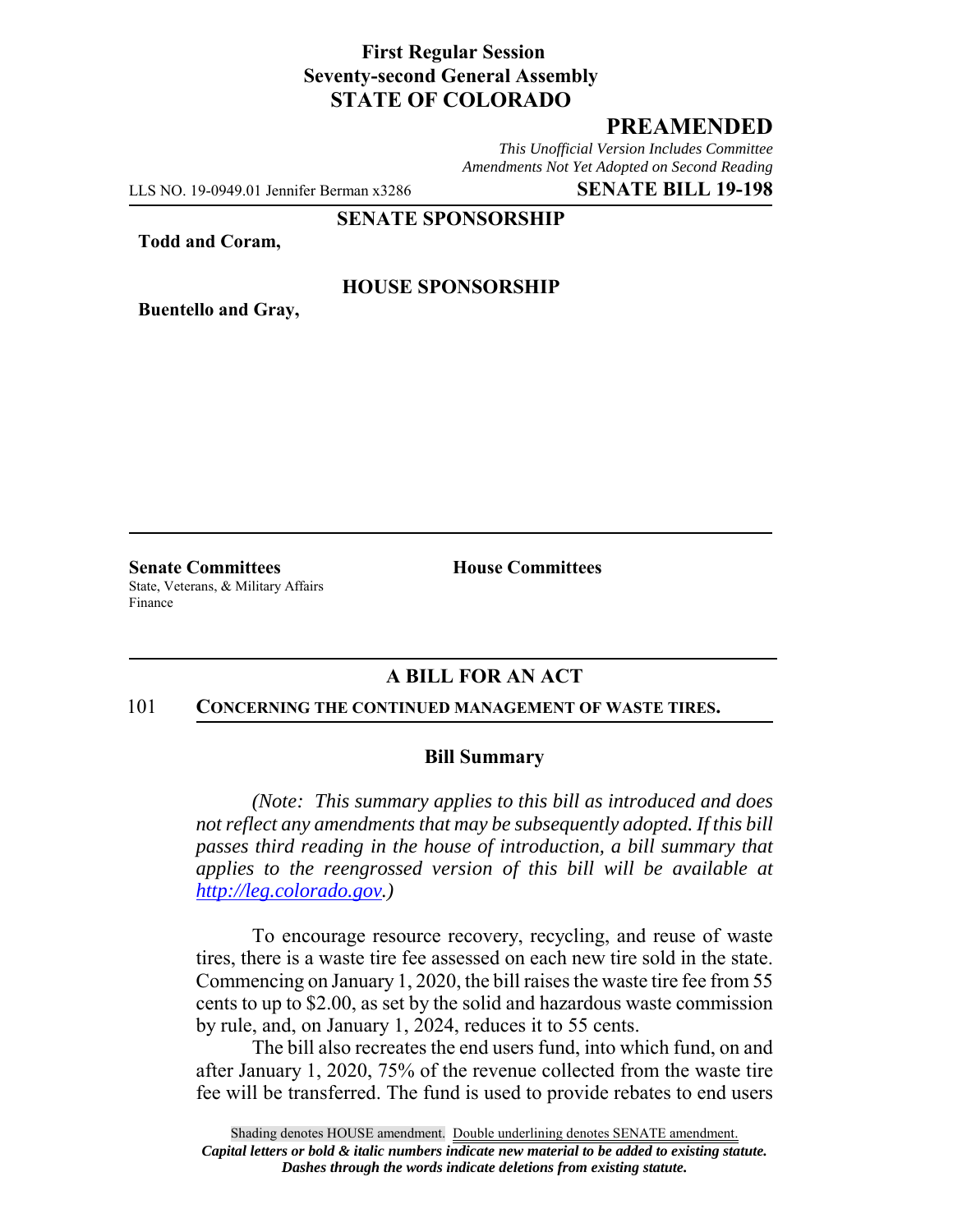for the processing of waste tires into tire-derived products or fuel. The end users fund and the rebate program are repealed on July 1, 2025.

The bill increases the number of waste tires that an owner or operator of a waste tire monofill is required to process into tire-derived product from 2 to 5.

 *Be it enacted by the General Assembly of the State of Colorado:* **SECTION 1.** In Colorado Revised Statutes, 30-20-1402, **amend** (1); and **add** (1.2), (1.5), (7.5), and (9.5) as follows: **30-20-1402. Definitions.** As used in this part 14, unless the context otherwise requires: (1) "Beneficial user" means a person who uses solid waste as an ingredient in a manufacturing process or as an effective substitute for natural or commercial products, in a manner that does not pose a threat 9 to human health or the environment. Avoidance of processing or disposal cost alone does not constitute beneficial use "ALTERNATIVE DAILY COVER" MEANS AT LEAST THREE INCHES OF EARTHEN MATERIAL OR OTHER SUITABLE MATERIAL PLACED OVER THE EXPOSED SOLID WASTE AT THE END OF EACH OPERATING DAY, OR AT SUCH FREQUENCIES AS NEEDED TO PREVENT OR MINIMIZE NUISANCE CONDITIONS. (1.2) "ASTM STANDARD D6270" MEANS THE AMERICAN SOCIETY FOR TESTING AND MATERIALS STANDARD ENTITLED "STANDARD PRACTICE FOR USE OF SCRAP TIRES IN CIVIL ENGINEERING APPLICATIONS", EFFECTIVE ON DECEMBER 15, 2017. (1.5) "BENEFICIAL USER" MEANS A PERSON WHO USES SOLID WASTE FOR ENERGY RECOVERY IN A MANUFACTURING PROCESS OR AS AN EFFECTIVE SUBSTITUTE FOR NATURAL OR COMMERCIAL PRODUCTS, IN A MANNER THAT DOES NOT POSE A THREAT TO HUMAN HEALTH OR THE ENVIRONMENT. AVOIDANCE OF PROCESSING OR DISPOSAL COST ALONE

-2- 198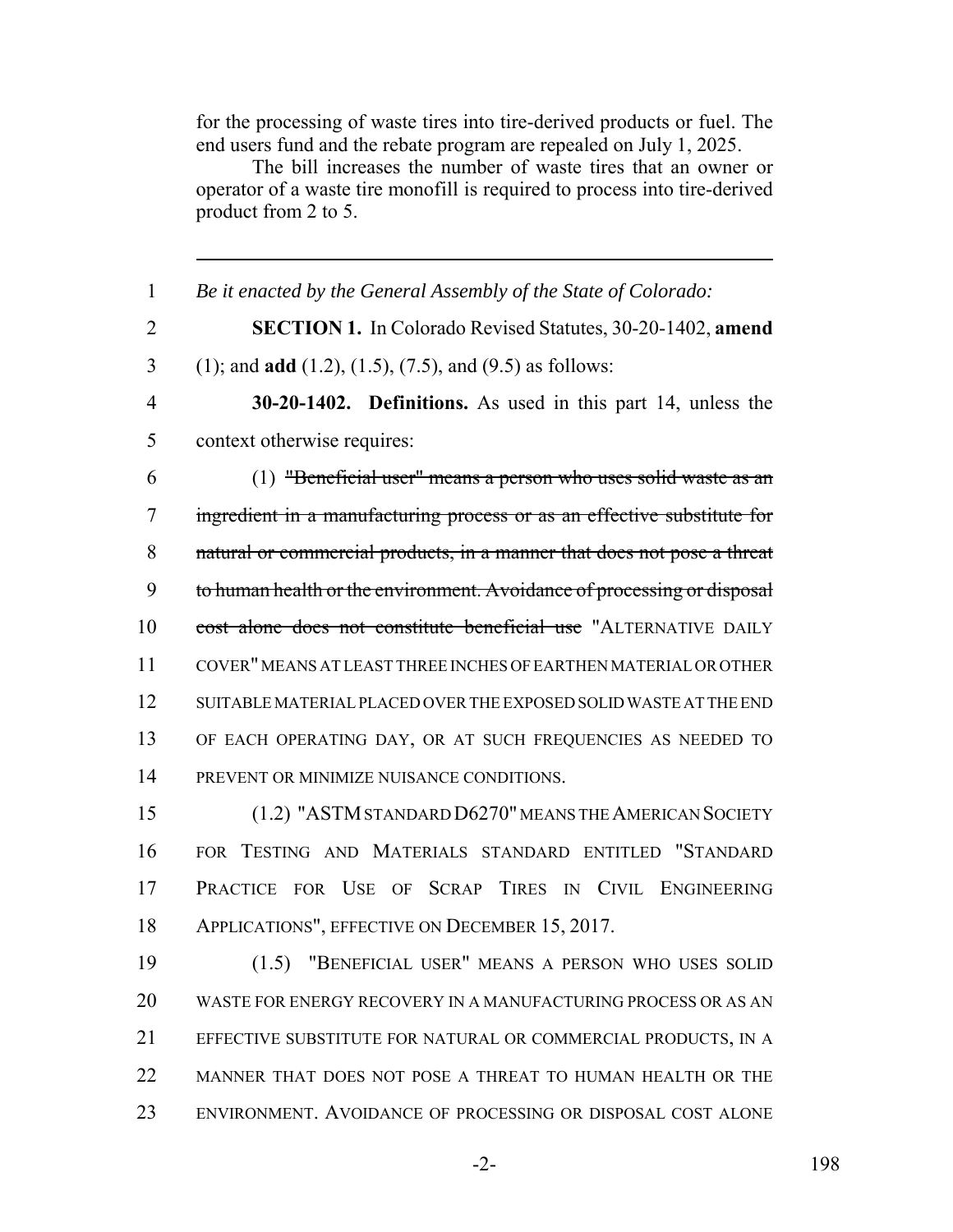DOES NOT CONSTITUTE BENEFICIAL USE.

 (7.5) "RURAL COUNTY" MEANS A COUNTY WITH A POPULATION OF FEWER THAN SIXTY THOUSAND RESIDENTS.

 (9.5) "TON" MEANS A UNIT OF WEIGHT EQUAL TO TWO THOUSAND POUNDS.

 **SECTION 2.** In Colorado Revised Statutes, 30-20-1403, **amend**  $7 \quad (1)(a)$  and  $(2)$  as follows:

 **30-20-1403. Waste tire fee - distribution - rules - repeal.** (1) (a) (I) (A) UNTIL DECEMBER 31, 2019, RETAILERS OF NEW MOTOR VEHICLE TIRES AND NEW TRAILER TIRES SHALL COLLECT A WASTE TIRE FEE 11 IN AN AMOUNT TO BE SET BY THE COMMISSION, BY RULE, NOT TO EXCEED 12 ONE DOLLAR AND FIFTY CENTS ON THE SALE OF EACH NEW TIRE. THE STATE TREASURER SHALL CREDIT THE REVENUE FROM THE FEE ASSESSED 14 IN THIS SUBSECTION  $(1)(a)(I)(A)$  TO THE WASTE TIRE ADMINISTRATION, ENFORCEMENT, MARKET DEVELOPMENT, AND CLEANUP FUND CREATED IN SECTION 30-20-1404. (B) THIS SUBSECTION (1)(a)(I) IS REPEALED, EFFECTIVE JULY 1, 2020. (II) EFFECTIVE JANUARY 1, 2020, AND CONTINUING THROUGH DECEMBER 31, 2025, retailers of new motor vehicle tires and new trailer tires shall collect a waste tire fee in an amount to be set by the 22 commission, by rule, not to exceed one dollar and fifty cents TWO DOLLARS on the sale of each new tire; except that, effective on and after 24 January 1,  $\frac{2018}{2024}$ , the waste tire fee is fifty-five cents on the sale of each new tire.

**(III) EFFECTIVE JANUARY 1, 2020, THE COMMISSION MAY REVIEW** 27 THE FEE ON AN ANNUAL BASIS AND, BY RULE, ADJUST THE FEE AMOUNT IN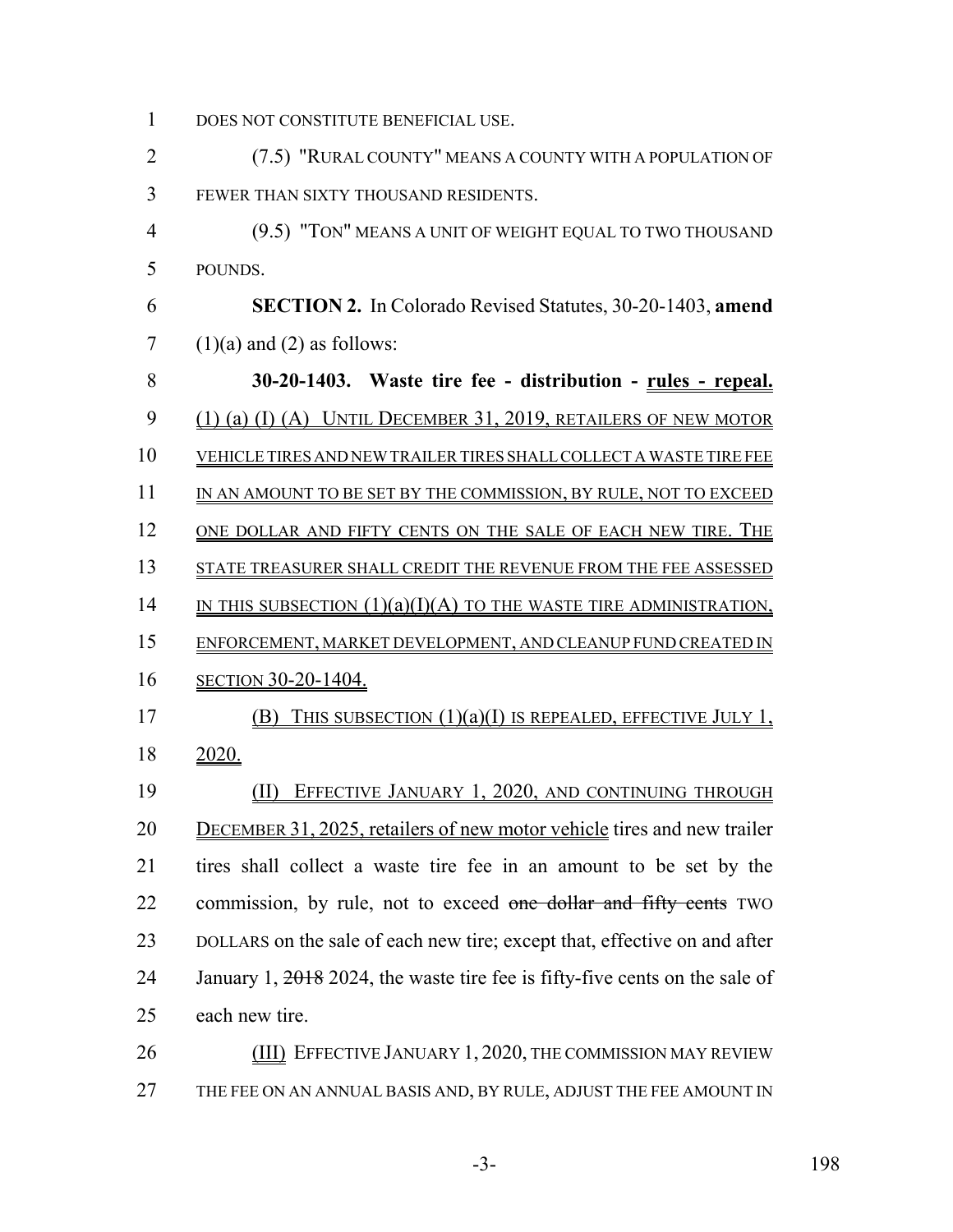A MANNER CONSISTENT WITH THE OBLIGATIONS SET FORTH IN SUBSECTION (2) OF THIS SECTION. THE COMMISSION SHALL SET THE FEE IN AN AMOUNT THAT IS SUFFICIENT TO: (A) OFFSET THE DEPARTMENT'S DIRECT AND INDIRECT COSTS OF IMPLEMENTING THIS PART 14, WHICH COSTS MUST NOT EXCEED THE EQUIVALENT OF FIFTY-FIVE CENTS FOR EACH NEW TIRE SOLD; AND (B) COVER THE REBATE PROGRAM DESCRIBED IN SECTION 30-20-1405. (IV) The receipt from the retailer to the customer for every new tire PURCHASED must contain the following statement in the largest bold-faced type capable based on point-of-sale software and on existing invoice printers, not to exceed fifteen points: "Section 30-20-1403, Colorado Revised Statutes, requires retailers to collect a waste tire fee set 14 by the solid and hazardous waste commission on the sale of each new motor vehicle tire and each new trailer tire." (2) (a) Until December 31, 2017 FROM JANUARY 1, 2020, THROUGH DECEMBER 31, 2025, the state treasurer shall distribute the revenue from the fee assessed in subsection (1) of this section as follows: (I) Thirty percent THE PORTION OF THE FEE COLLECTED TO OFFSET 20 THE COSTS DESCRIBED IN SUBSECTION  $(1)(a)(III)(A)$  OF THIS SECTION to the waste tire administration, enforcement, MARKET DEVELOPMENT, and cleanup fund created in section 30-20-1404; AND 23 (II) Sixty-five percent THE PORTION OF THE FEE COLLECTED TO COVER THE COSTS DESCRIBED IN SUBSECTION (1)(a)(III)(B) OF THIS 25 SECTION to the end users fund created in section 30-20-1405. and

26 (III) Five percent to the waste tire market development fund created in section 30-20-1406.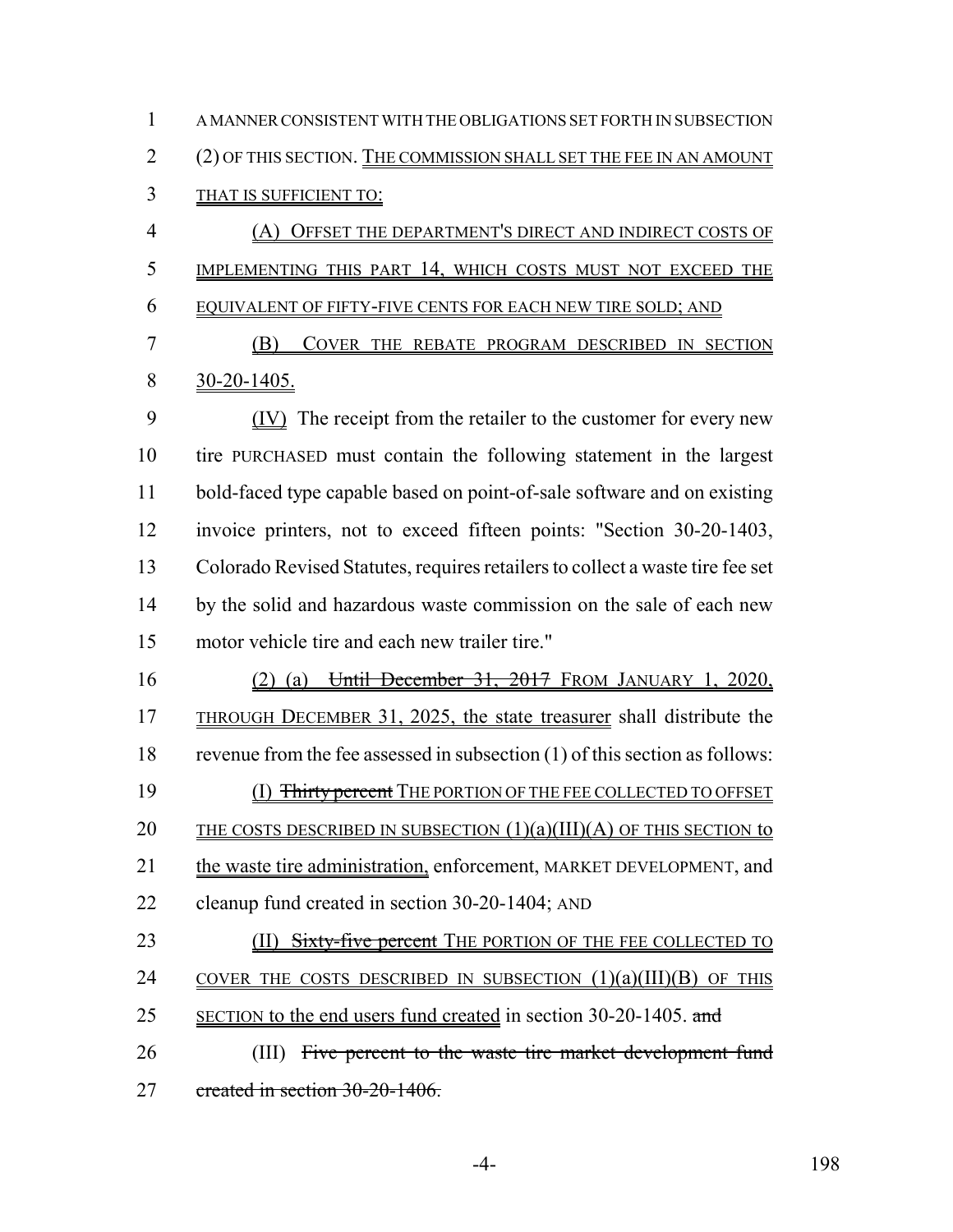(b) Effective January 1, 2018, the state treasurer shall distribute 2 all of the revenue from the fee assessed in subsection (1) of this section to the waste tire administration, enforcement, and cleanup fund created in section 30-20-1404.

 **SECTION 3.** In Colorado Revised Statutes, 30-20-1404, **amend** 6 (1), (2) introductory portion, (2)(l), and (2)(m); and **add** (2)(o) as follows: **30-20-1404. Waste tire administration, enforcement, market development, and cleanup fund - creation - rules.** (1) There is hereby created in the state treasury the waste tire administration, enforcement, MARKET DEVELOPMENT, and cleanup fund, referred to in this section as the "fund", consisting of the fee revenue credited pursuant to section 12 30-20-1403  $\frac{(2)(a)(1)$  or  $(2)(b)$  and any other moneys MONEY appropriated 13 to it. The general assembly shall annually appropriate the moneys MONEY in the fund to the department for its direct and indirect administrative and enforcement costs in administering and enforcing this part 14. The state treasurer shall credit all interest earned on the investment of moneys MONEY in the fund to the fund. Any unexpended and unencumbered 18 moneys MONEY in the fund IN EXCESS OF SIXTEEN AND ONE-HALF PERCENT OF THE PREVIOUS FISCAL YEAR'S EXPENDITURES at the end of any 20 fiscal year remain in the fund and do not revert to the general fund or any 21 other fund SHALL BE CREDITED:

22 (a) THROUGH DECEMBER 31, 2025, TO THE END USERS FUND 23 CREATED IN SECTION 30-20-1405; AND

- (b) ON AND AFTER JANUARY 1, 2026, TO THE GENERAL FUND.
- 25 (2) The department shall use the moneys MONEY in the fund for:
- (l) Maintaining an online complaint form and processes for law
- enforcement, fire departments, and citizens to report potential waste tire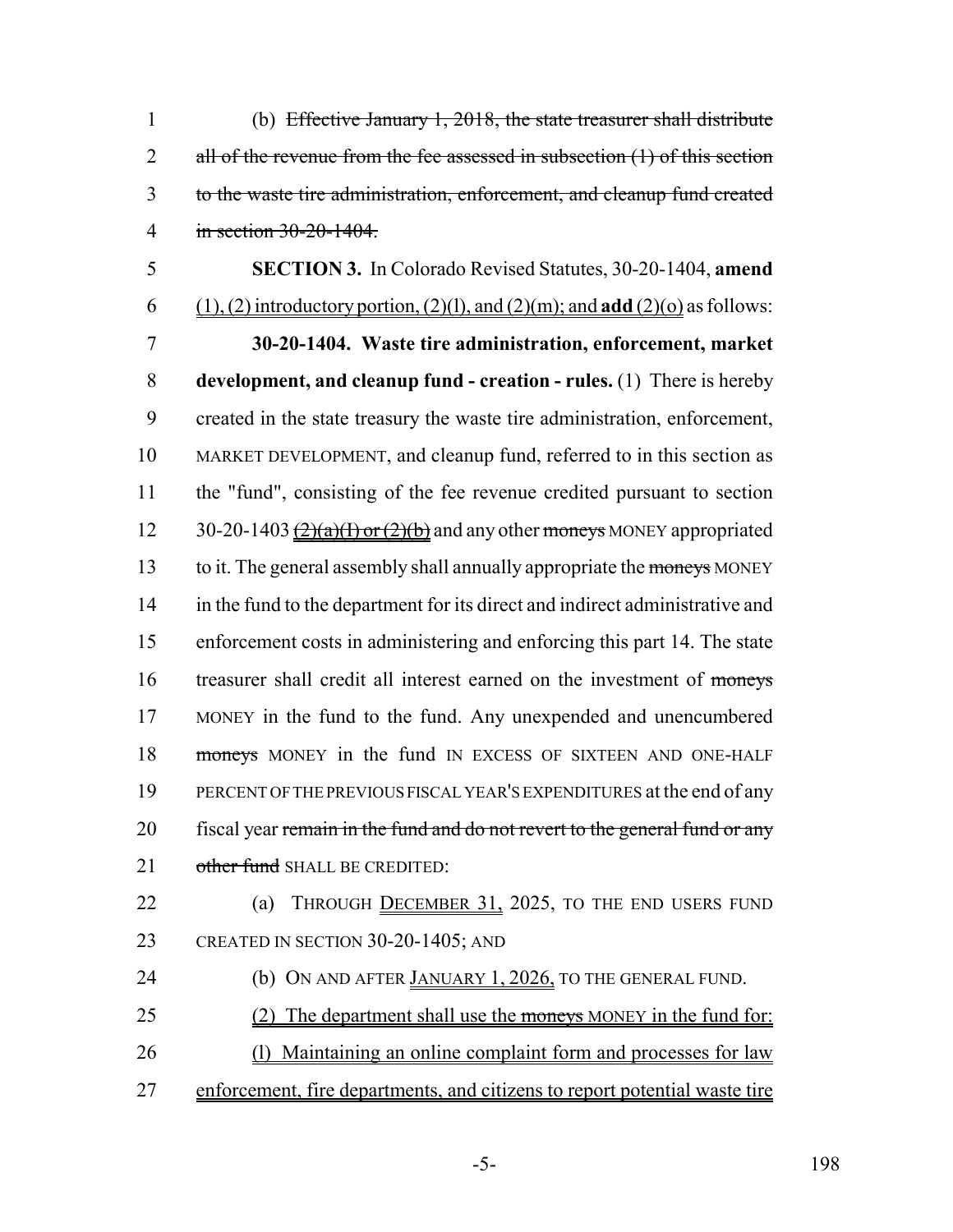1 violations; and

 (m) In conjunction with the division of fire prevention and control in the department of public safety, developing a model fire prevention, training, and firefighting plan, hiring a consultant to assist in developing the plan, and reimbursing the division of fire prevention AND CONTROL for its time spent assisting the department in implementing this paragraph  $(m)$  SUBSECTION  $(2)(m)$ ; AND (o) ENCOURAGING WASTE TIRE MARKET DEVELOPMENT. **SECTION 4.** In Colorado Revised Statutes, **recreate and reenact, with amendments,** 30-20-1405 as follows: **30-20-1405. End users fund - creation - quarterly rebates - rules - repeal.** (1) THERE IS HEREBY CREATED IN THE STATE TREASURY THE END USERS FUND, REFERRED TO IN THIS SECTION AS THE "FUND", CONSISTING OF THE FEE REVENUE CREDITED PURSUANT TO SECTION 30-20-1403 (2)(a)(II). THE STATE TREASURER SHALL CREDIT ALL INTEREST AND ANY OTHER RETURN ON THE INVESTMENT OF MONEY IN THE FUND TO THE FUND. THE FUND IS SUBJECT TO ANNUAL APPROPRIATION BY THE GENERAL ASSEMBLY TO THE DEPARTMENT FOR THE PURPOSES SPECIFIED IN THIS SECTION. 20 (2) (a) THE DEPARTMENT SHALL USE THE MONEY IN THE FUND TO PROVIDE QUARTERLY REBATES TO IN-STATE: 22 (I) END USERS; AND **(II) RETAILERS THAT SELL TIRE-DERIVED PRODUCTS. (b) A WASTE TIRE HAULER OF TIRES IN A RURAL COUNTY IS ONLY** 25 ELIGIBLE FOR REBATES PURSUANT TO THIS SUBSECTION (2) IF THE WASTE TIRE HAULER IS ALSO AN END USER OR HAS CONTRACTED WITH AN END USER THAT IS ALSO A WASTE TIRE HAULER.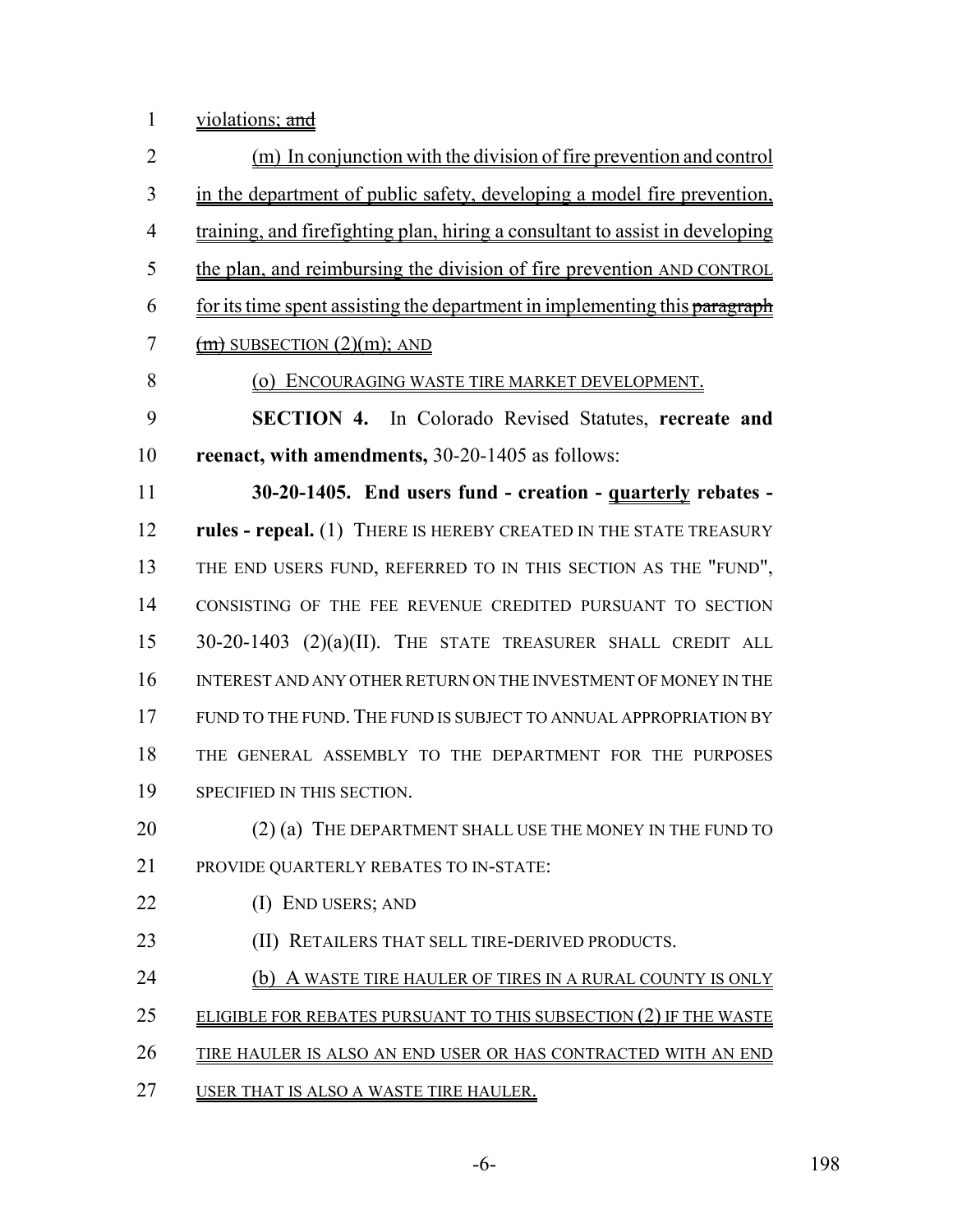(3) THE REBATE IS SUBJECT TO THE FOLLOWING CONDITIONS:

 (a) THE DEPARTMENT SHALL PAY THE REBATE AMOUNT QUARTERLY, ON A PER-TON BASIS; AND

 (b) ONCE THE DEPARTMENT HAS PAID A REBATE ON A PARTICULAR QUANTITY OF TIRE-DERIVED PRODUCT, EVERY PART OF THAT PARTICULAR QUANTITY OF TIRE-DERIVED PRODUCT IS NO LONGER ELIGIBLE FOR PAYMENT OF THE REBATE.

8 (4) (a) THE COMMISSION SHALL ANNUALLY SET THE AMOUNT OF THE REBATE, BY RULE, ON A PER-TON BASIS, AND THE DEPARTMENT SHALL PAY THE SET REBATE AMOUNT FOR EACH TON OF QUALIFIED TIRE-DERIVED PRODUCT. THE COMMISSION SHALL CALCULATE THE REBATE TO EQUAL, BUT NOT EXCEED, THE AMOUNT OF THE ANTICIPATED INCOME TRANSFERRED INTO THE FUND DURING EACH SUCCEEDING TWELVE-MONTH PERIOD.

 (b) EACH YEAR, THE DEPARTMENT SHALL CONTINUE TO PROVIDE THE REBATE IN ACCORDANCE WITH THE TIERED STRUCTURE SET FORTH IN 17 SUBSECTION (5)(e) OF THIS SECTION UNTIL:

 (I) ALL QUALIFIED REBATE REQUESTS SUBMITTED IN THAT YEAR ARE SATISFIED; OR

**(II)** THERE IS INSUFFICIENT MONEY IN THE FUND TO SUPPORT ADDITIONAL REBATE PAYMENTS.

22 (5) THE COMMISSION SHALL PROMULGATE RULES GOVERNING ADMINISTRATION OF THE REBATE, WHICH RULES MUST INCLUDE THE FOLLOWING:

 (a) A QUARTERLY REBATE SCHEDULE FOR QUALIFIED RECIPIENTS, WITH THE FIRST END USER PAYOUT IN JULY 2020, TO BE ISSUED FOR END USES THAT OCCUR BETWEEN APRIL 1, 2020, AND JUNE 30, 2020;

-7- 198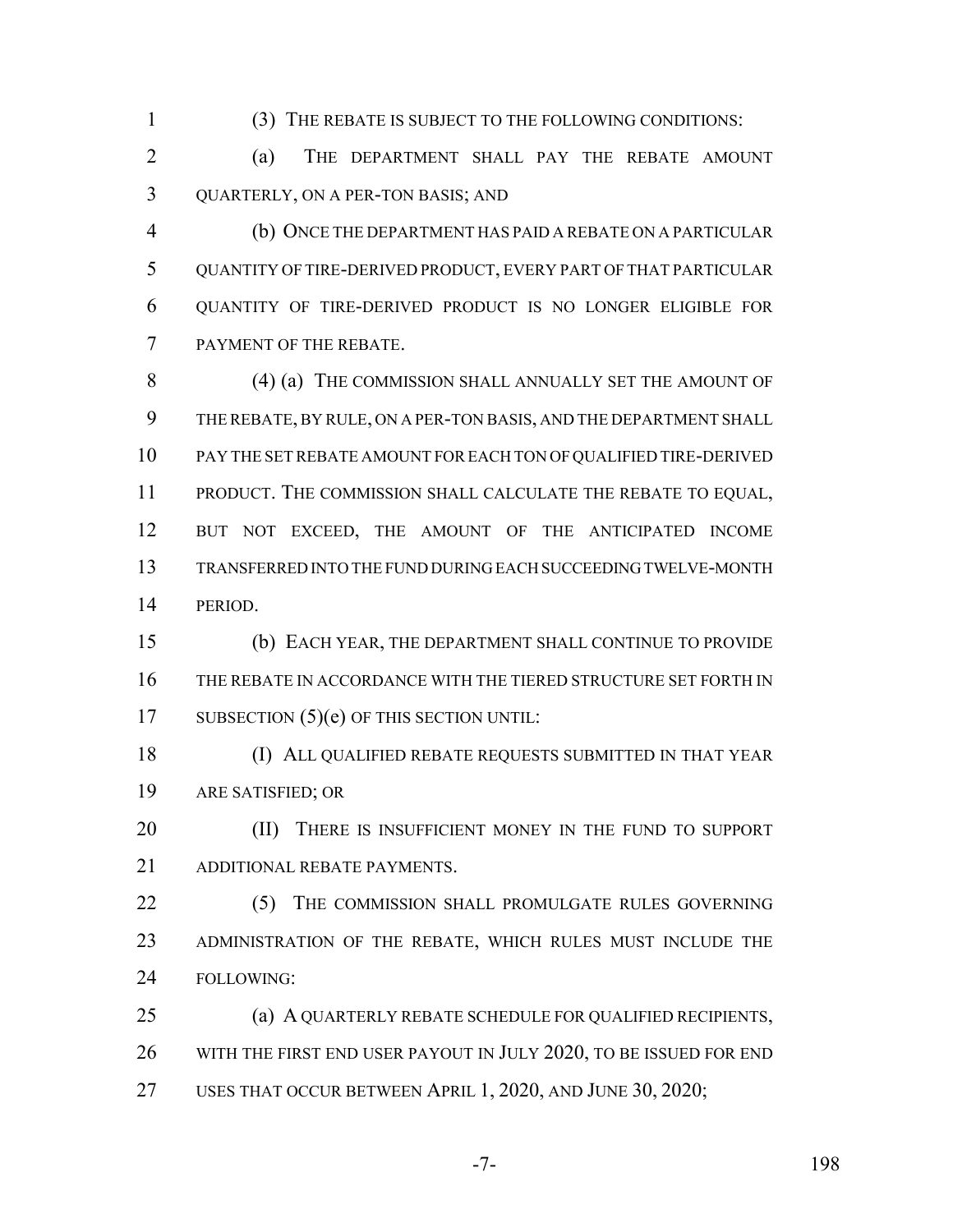(b) A REQUIREMENT THAT TWENTY-FIVE PERCENT OF THE EXPECTED ANNUAL REBATE AMOUNT BE HELD IN RESERVE BEFORE PAYING THE FIRST QUARTERLY REBATE;

 (c) IF THE BALANCE OF THE FUND IS ANTICIPATED TO BE INSUFFICIENT TO PAY OUT ALL OF THE REBATES APPLIED FOR, A REQUIREMENT THAT THE DEPARTMENT:

 (I) GIVE NOTICE OF THE ANTICIPATED INSUFFICIENCY TO ALL END USERS THAT DURING THE PRECEDING TWELVE MONTHS HAVE SUBMITTED AN APPLICATION FOR A REBATE; AND

 (II) PAY A PROPORTIONALLY REDUCED REBATE BEGINNING WITH TIER 1 AND RURAL WASTE TIRE HAULER REBATE RECIPIENTS, CONTINUING 12 TO TIER 2 REBATE RECIPIENTS, AND ENDING WITH TIER 3 REBATE RECIPIENTS;

14 (d) A REQUIREMENT THAT AN END USER THAT QUALIFIES FOR A REBATE BY UTILIZING WASTE TIRES FOR:

 (I) ALTERNATIVE DAILY COVER MUST VERIFY WITH THE DEPARTMENT THAT THE ALTERNATIVE DAILY COVER MEETS ALL 18 SPECIFICATION STANDARDS FOR ALL TYPE-B TIRE-DERIVED AGGREGATE, AS ESTABLISHED BY THE ASTM STANDARD D6270; AND

20 (II) TIRE-DERIVED AGGREGATE MUST VERIFY WITH THE DEPARTMENT THAT THE TIRE-DERIVED AGGREGATE MEETS ALL SPECIFICATION STANDARDS FOR ALL TYPE-A TIRE-DERIVED AGGREGATE, AS ESTABLISHED BY THE ASTM STANDARD D6270; AND

 (e) THREE TIERS OF REBATE AMOUNTS THAT THE DEPARTMENT MAY PAY OUT BASED ON THE AMOUNT OF THE WASTE TIRE THAT WAS USED AND DESTROYED AS FOLLOWS:

**(I) TIER 1: FULL REBATES GOING TO END USES THAT COMPLETELY** 

-8- 198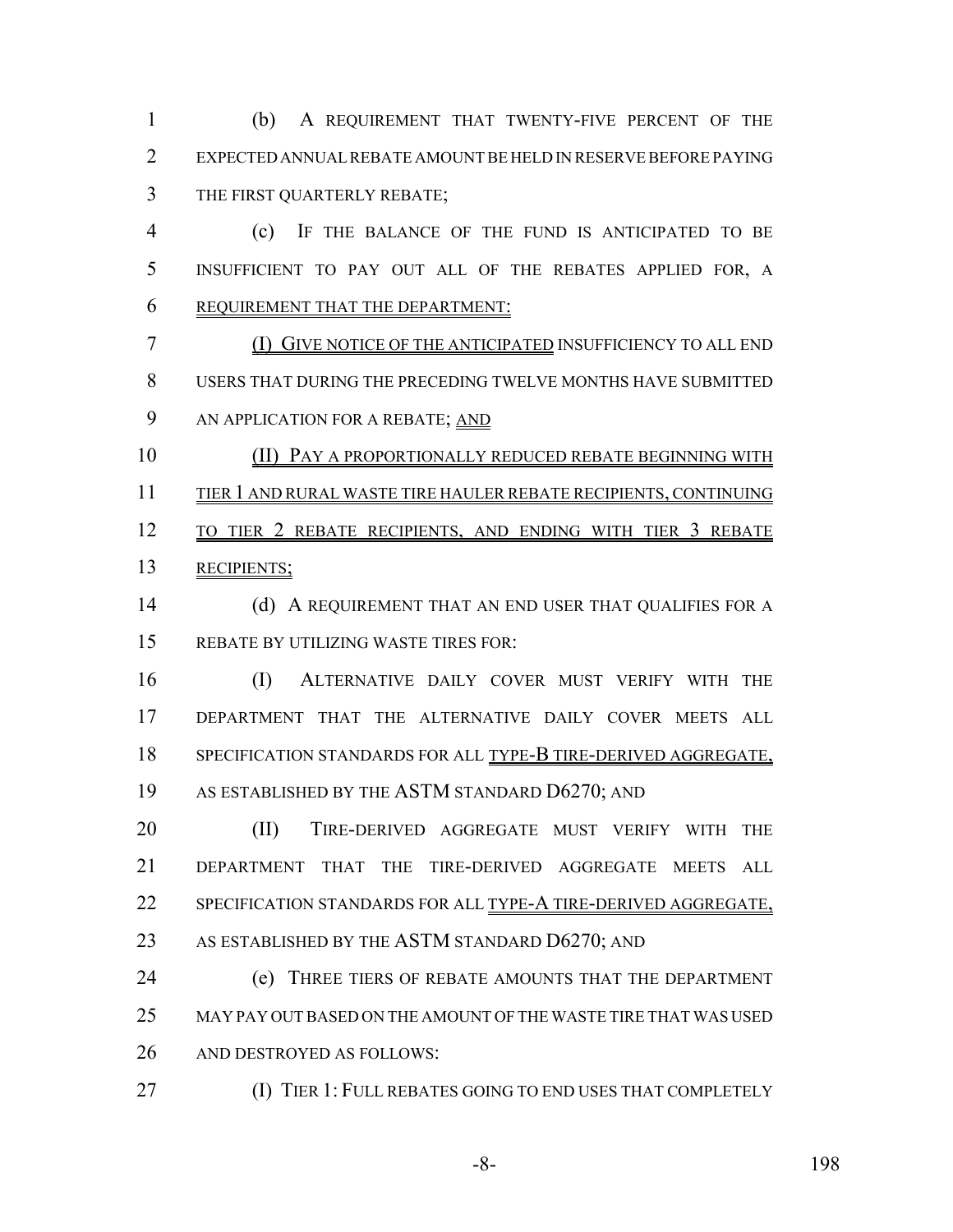DESTROY THE WASTE TIRE FOR THE PURPOSE OF ENERGY RECOVERY OR 2 OTHER CLEAN TECHNOLOGIES AS DEFINED AND APPROVED BY THE COMMISSION BY RULE; (II) TIER 2: FIFTY PERCENT OF THE FULL REBATE GOING TO END USES SUCH AS MOLDED PRODUCTS, CRUMBED RUBBER, AND RUBBER MULCH; AND (III) TIER 3: TWENTY-FIVE PERCENT OF THE FULL REBATE GOING TO END USES FOR ALTERNATIVE DAILY COVER AND TIRE-DERIVED AGGREGATE THAT MEET THE ASTM STANDARD D6270. 10 (6) THE DEPARTMENT: (a) SHALL PAY: (I) THE REBATE ONLY FOR WASTE TIRES THAT ARE GENERATED AND PROCESSED IN COLORADO; AND (II) TO AN END USER ONLY IF THE END USE INVOLVES TIRE-DERIVED PRODUCTS IN COLORADO OR USE OF THE ENTIRE WASTE TIRE TO GENERATE ENERGY OR FUEL IN COLORADO; AND (b) MAY DENY: (I) THE REBATE TO A PERSON THAT IS OUT OF COMPLIANCE WITH ANY STATE OR FEDERAL ENVIRONMENTAL LAWS, RULES, OR REGULATIONS; AND 21 (II) ALL FUTURE REBATES PURSUANT TO THIS SECTION AND GRANTS OF MONEY FROM THE WASTE TIRE ADMINISTRATION, 23 ENFORCEMENT, MARKET DEVELOPMENT, AND CLEANUP FUND CREATED IN SECTION 30-20-1404 TO AN APPLICANT THAT KNOWINGLY OR INTENTIONALLY PROVIDES FALSE INFORMATION TO THE DEPARTMENT WHEN APPLYING FOR A REBATE OR FOR A GRANT OF MONEY FROM THE WASTE TIRE ADMINISTRATION, ENFORCEMENT, MARKET DEVELOPMENT,

-9- 198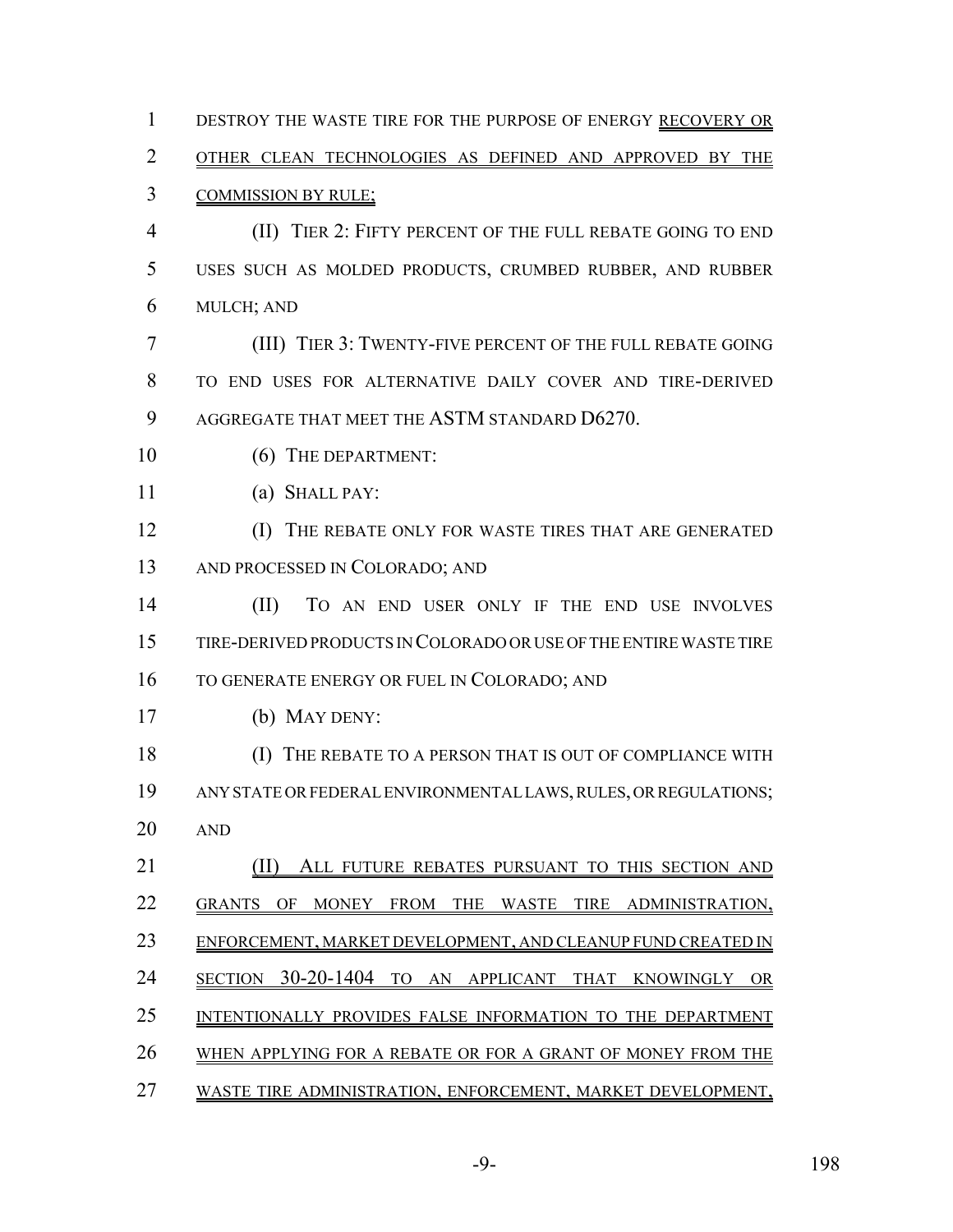# 1 AND CLEANUP FUND.

| $\overline{2}$ | (7) WASTE TIRES OBTAINED FROM RURAL COUNTIES ARE ELIGIBLE         |
|----------------|-------------------------------------------------------------------|
| 3              | FOR AN ADDITIONAL REBATE AMOUNT OF TWENTY-FIVE DOLLARS PER TON;   |
| $\overline{4}$ | HOWEVER, THE ADDITIONAL REBATE AMOUNT MUST NOT EXCEED THE         |
| 5              | REBATE AMOUNT FOR TIER 3 REBATES AS DETERMINED BY THE             |
| 6              | COMMISSION BY RULE PURSUANT TO SUBSECTION $(5)(e)(III)$ OF THIS   |
| 7              | SECTION. TO QUALIFY FOR THE ADDITIONAL REBATE AMOUNT SET FORTH    |
| 8              | IN THIS SUBSECTION (7), AN END USER MUST PROVIDE EVIDENCE TO THE  |
| 9              | DEPARTMENT DOCUMENTING THE COUNTY OF ORIGIN FOR EACH WASTE        |
| 10             | TIRE.                                                             |
| 11             | (8) THE DEPARTMENT SHALL REQUIRE THAT AN END USER SUBMIT          |
| 12             | AN APPLICATION FOR A REBATE THAT CONTAINS SELF-CERTIFICATIONS     |
| 13             | PROVIDED BY THE END USER REGARDING:                               |
| 14             | THE TOTAL TONNAGE OF TIRES PROCESSED; AND<br>(a)                  |
| 15             | (b)<br>THE TOTAL TONNAGE OF TIRES COLLECTED IN RURAL              |
| 16             | COUNTIES.                                                         |
| 17             | (9) (a) THE DEPARTMENT MAY ISSUE REBATES AFTER JANUARY 1,         |
| 18             | 2026, ONLY FOR END USES OCCURRING AND REBATES APPLIED FOR ON OR   |
| 19             | BEFORE DECEMBER 31, 2025.                                         |
| 20             | (b) THE COMMISSION SHALL REPEAL ANY RULES CONCERNING THE          |
| 21             | FUND AND IMPLEMENTATION OF THIS SECTION ONCE THE DEPARTMENT HAS   |
| 22             | ISSUED THE FINAL REBATES PURSUANT TO SUBSECTION $(9)(a)$ OF THIS  |
| 23             | SECTION.                                                          |
| 24             | (c) ON JULY 1, 2026, THE STATE TREASURER SHALL TRANSFER ANY       |
| 25             | MONEY LEFT IN THE FUND TO THE GENERAL FUND.                       |
| 26             | (10) THIS SECTION IS REPEALED, EFFECTIVE JULY 1, 2026.            |
| 27             | <b>SECTION 5.</b> In Colorado Revised Statutes, 30-20-1415, amend |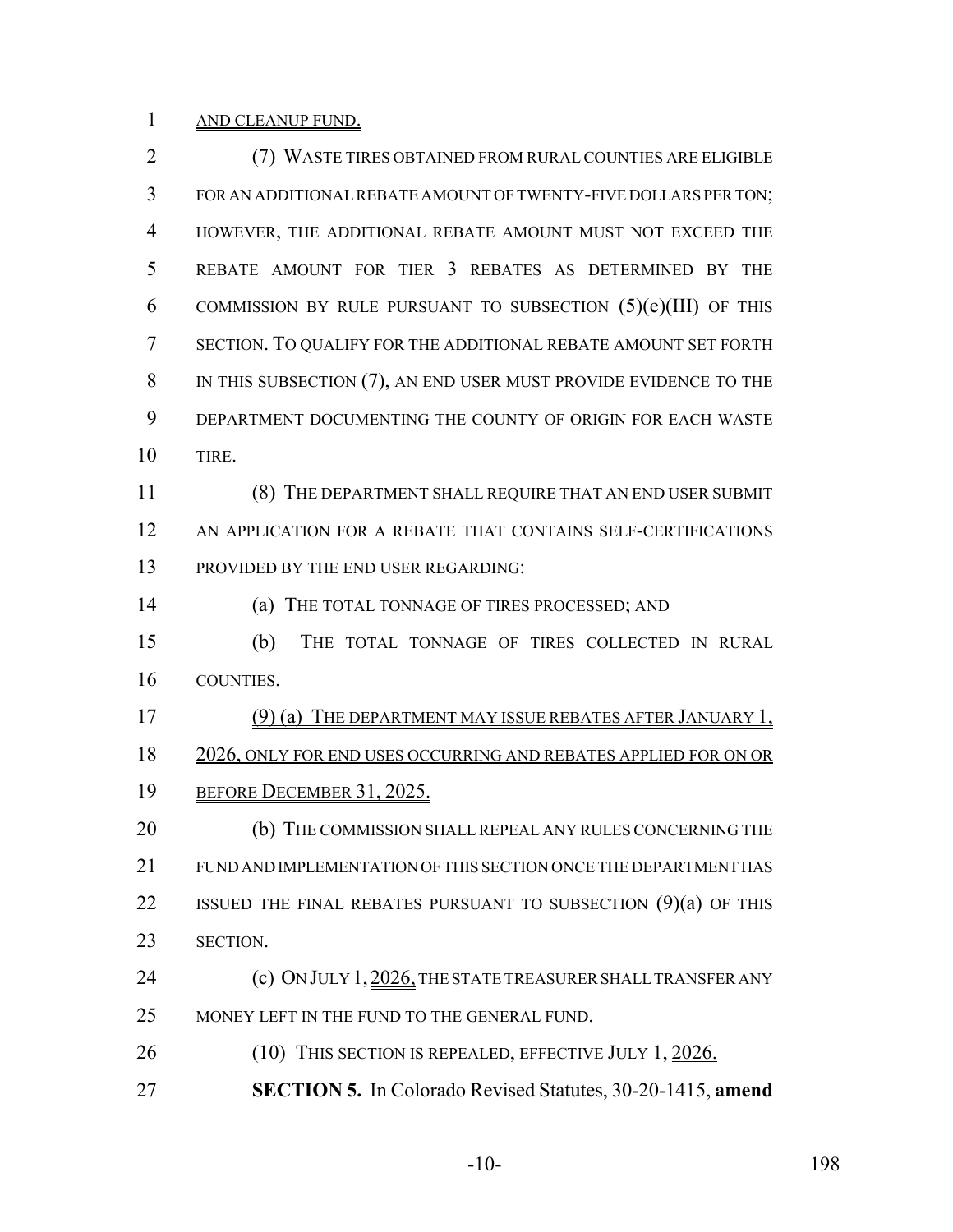1  $(1)(i)$  and  $(3)$  as follows:

 **30-20-1415. Waste tire monofills - requirements.** (1) An owner or operator of a waste tire monofill shall, as specified by the commission by rule:

 (j) On an annual basis, for every one waste tire received, end use 6 at least two FIVE waste tires, or process at least two FIVE waste tires into tire-derived product; and

 (3) AFTER SOLICITING PUBLIC COMMENT, the department may issue a waiver relating to any requirement of this section; EXCEPT THAT THE 10 DEPARTMENT SHALL NOT ISSUE A WAIVER OF SUBSECTION (1)(j) OR (1)(k) OF THIS SECTION TO A WASTE TIRE MONOFILL OWNER OR OPERATOR UNLESS THE OWNER OR OPERATOR HAS DEMONSTRATED THAT IT HAS ACHIEVED A NET REDUCTION ON AN ANNUAL BASIS IN THE NUMBER OF 14 WASTE TIRES IN THE MONOFILL OR UNLESS AN EMERGENCY EVENT OF LIMITED DURATION SUCH AS A FIRE OR FLOOD, AS DEFINED BY THE COMMISSION, HAS OCCURRED.

 **SECTION 6. Act subject to petition - effective date - applicability.** (1) This act takes effect at 12:01 a.m. on the day following the expiration of the ninety-day period after final adjournment of the general assembly (August 2, 2019, if adjournment sine die is on May 3, 2019); except that, if a referendum petition is filed pursuant to section 1 (3) of article V of the state constitution against this act or an item, section, or part of this act within such period, then the act, item, section, or part will not take effect unless approved by the people at the general election to be held in November 2020 and, in such case, will take effect on the date of the official declaration of the vote thereon by the governor.